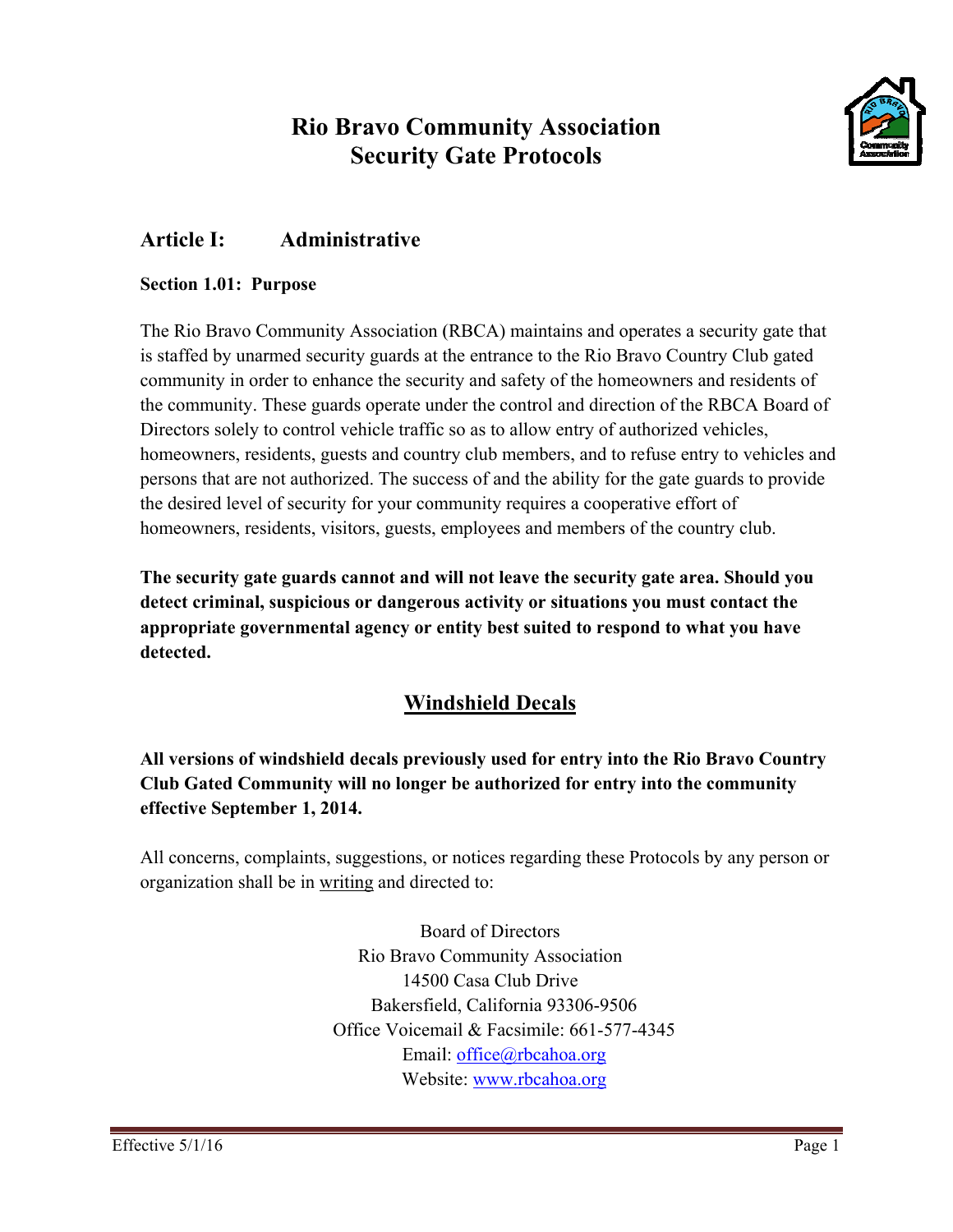### Section 1.02: **Protocol Revisions**



The Security Gate Protocols is a living document requiring updating as necessary and the only recognized revisions are those adopted by the RBCA Board of Directors. Changes to security gate procedures, technology and needs of RBCA will occasionally require revisions to the Protocols. The Security Gate Protocols along with other information for resident's use will be located at www.rbcahoa.org/security.html.

# **Section 1.03: Definitions**

**RBCA:** Shall mean the Rio Bravo Community Association.

Rio Bravo Country Club Gated Community: Shall mean all the annexed or non-annexed homeowner associations or other entities that represent owners within the boundaries of the gated private community accessible from the security gate.

Person: Any individual, legal entity, or association, or anyone acting on its behalf who enters or attempts to enter, whether authorized or unauthorized, is subject to these Protocols.

**Member:** Any active member and authorized additional members under a membership at Rio Bravo Country Club including a social membership.

A visitor is a guest of a resident, member, or the Club. Club Visitors can be guest Visitor: for the purposes of special functions, such as golfing and wedding events, but not limited to.

Resident: Any current and verifiable resident or owner of real property within the Rio Bravo Country Club Gated Community maintained in Dwelling Live systems or the records of RBCA.

 $Cl<sub>u</sub>$ <sub>h</sub>: Shall mean the Rio Bravo Country Club.

Shall mean Club employees only. **Emplovee:** 

**Essential Vendor:** Shall mean any Vendor that RBCA pre-authorizes access with a vendor pass, i.e., UPS, FedEx, etc.

**Vendor:** Vendor shall include any party not a Member or Resident that is entering for commercial purposes, such as gardeners, pest control, construction workers, or delivery vehicles.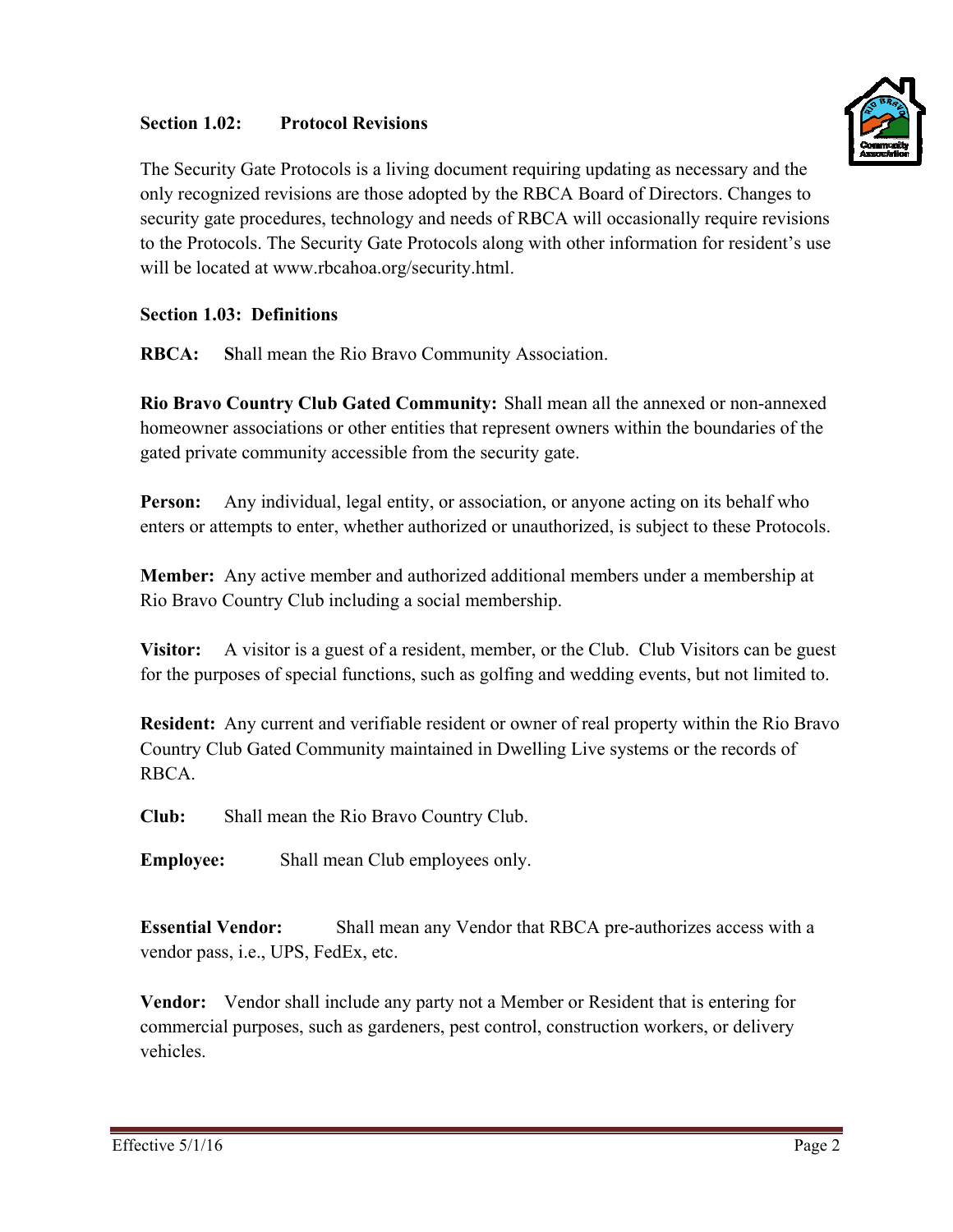

Is an electronic device attached to a vehicle or placard that has been **Transponder:** activated and properly issued by RBCA and communicates with the security gate's transponder entry system. Visit http://www.rbcahoa.org/documents/8-19-12%20RBCA%20Transponder%20Order%20Form%20FILLABLE.pdf to order an RBCA transponder or you can call the security gate at 871-5613. Transponder entry frees up the Security Gate Guards to spend more time screening other vehicles to ensure unauthorized vehicles are not allowed entry into the community.

**Government Agency:** Any person representing the federal, state, county, city, or other governmental body in their official capacity.

Shall mean the 24-hour manned security gate at 14500 Casa Club Drive, **Security Gate:** Bakersfield, California 93306.

**Dwelling Live:** Shall mean the software and database of persons and vehicles authorized to have access to the Rio Bravo Country Club Gated Community and requires the completion of a Resident Data Sheet.

**Resident Data Sheet:** Is a form that must be filled out by residents in order to register for an account in the Dwelling Live system. Visit http://www.rbcahoa.org/security/4-30-13%20RBCA%20Resident%20Data%20Sheet.pdf for the form.

**Resident Entry Pass:** All residents that choose not to equip their vehicle(s) with a transponder will be issued a bar-coded resident entry pass that will be scanned by security gate guards.

# Section 1.04: **Dwelling Live**

RBCA provides 24 hour security at the main gate and uses Dwelling Live for security gate personnel and residents to manage their visitors anytime online at www.rbcahoa.org and selecting the Security Gate Website. Residents and Members can purchase a Transponder to allow quick entry through the Transponder lane without having to wait in the Visitor lane. Transponders are licensed for a fee. Additional information on obtaining a Transponder can be found at www.rbcahoa.org under the Security tab.

# Section 1.05: **Dwelling Live Setup**

After completing and submitting the Resident Data Sheet you will receive a password by email. Visit www.rbcahoa.org and select the Security Gate Website. Enter your e-mail and password. You will then be able to enter and manage your visitors, guests, services, vendors and party/event lists.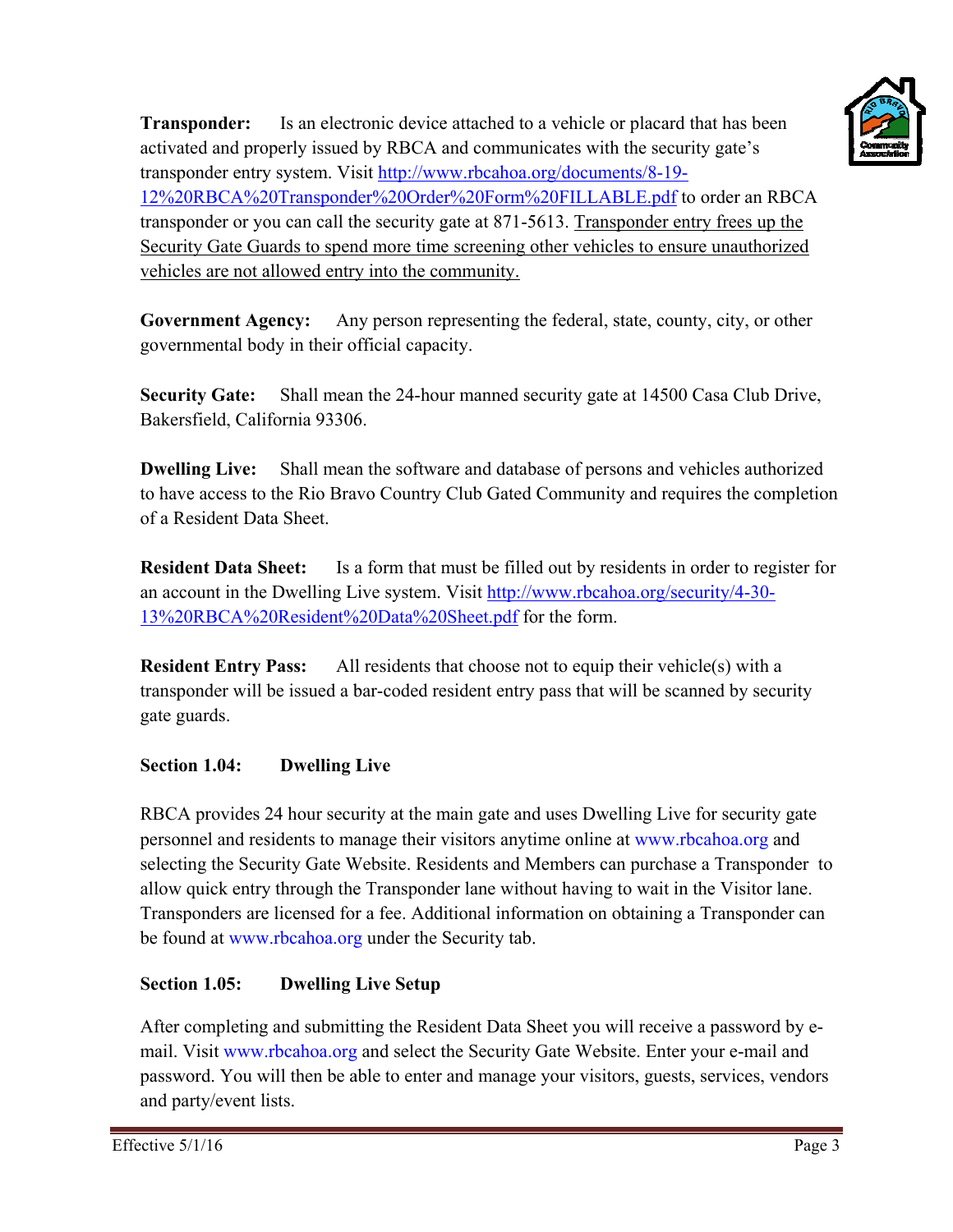# Section 1.06: **Reports**



Security Gate Guards will administer and maintain various logs and other reports available to RBCA through the Dwelling Live system. The purpose of these reports is to assist with the management of the Security Gate in accordance to the instruction of RBCA.

# Section 1.07: **Inspection of Security Records:**

Inspection of security records must be requested by a Resident's homeowners' association and will be subject to a reasonable time for inspection by a director of the respective homeowner's association. Reports to homeowner's associations may be transmitted in abstract without individual owner information. It will be up to the homeowner's association to release security records under its rules to the Resident. Any copies provided will be subject to a fee. All other inspection requests will require a subpoena. If no homeowner's association exists for a Resident then the Resident may inspect the records under the same conditions as if a homeowner's association existed.

### Section 1.08: **Damage Reimbursement**

Any person or the vehicles and equipment owned or under their control that causes any damage to the Security Gate or the Security Gate infrastructure, will be subject to reimbursing RBCA for all costs, including actual damages, interest, and attorney's fees. RBCA may assess a flat minimum penalty fee of \$100.00 or actual damages, whichever is more to prevent future damage and to draw attention to these Protocols. Moreover, any incident that requires an emergency response where RBCA is subject to cost for a response, that event will be subject to an instant assessment of \$100.00 plus all fees associated with that response because of the emergency nature of such activity and to ensure the safety and welfare as best as possible to Owners of RBCA.

#### **Section 1.09: Security Correction Notice**

This form is completed by security gate guards to document incidents or violations of the Security Gate Protocols requiring corrective action by homeowners, residents, members, guests or employees. The notices will be mailed to involved individuals and entities. Such incidents may be a violation of the Rio Bravo Community Association CC&Rs, *i.e.*, unsafe driving, speeding, entering through the exit lane, etc. These violations may result in fines being levied on violators by the RBCA Board of Directors.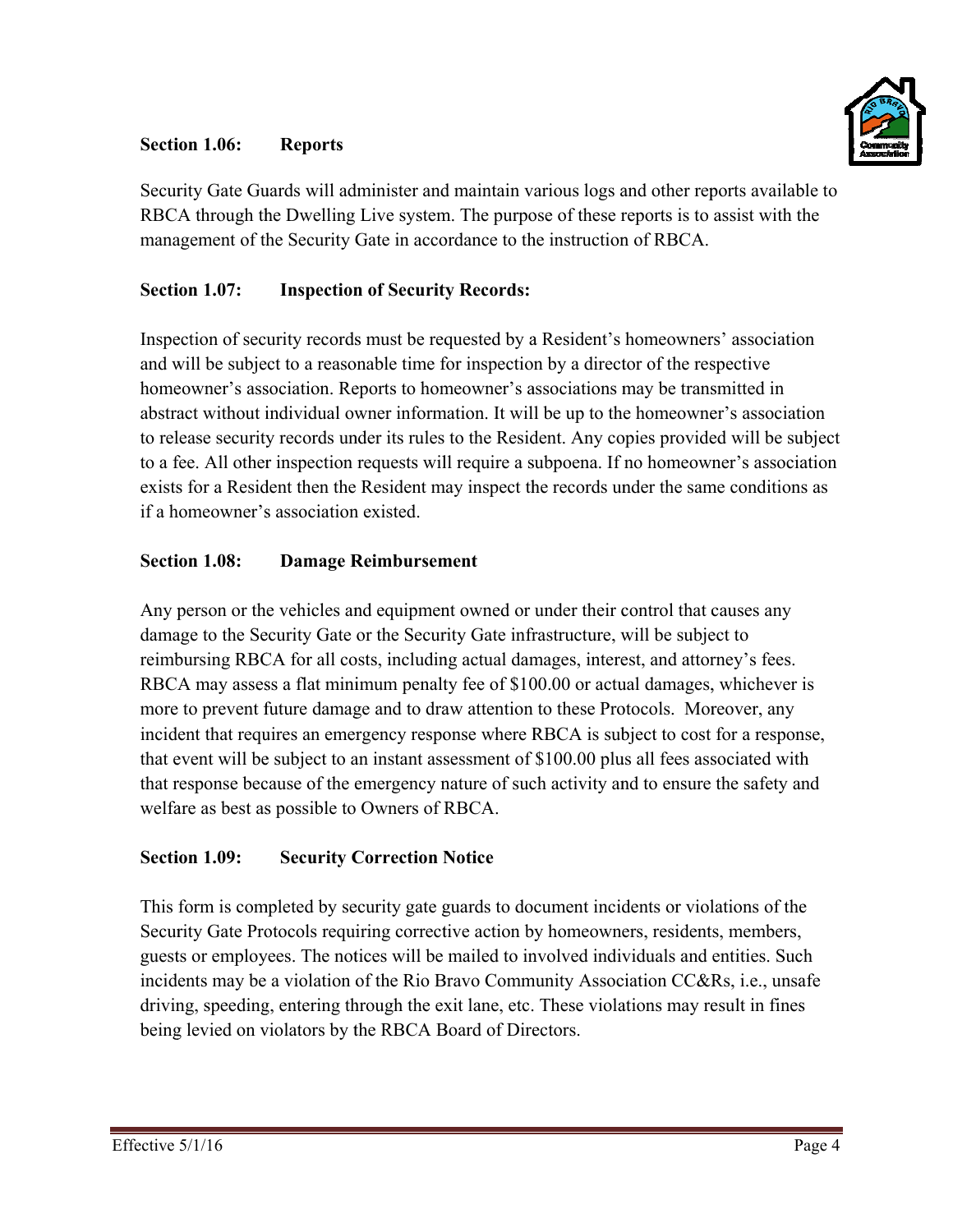

# **Article II: Operational**

#### Section 2.01: **Entry**

The authority to enter the Rio Bravo Country Club Gated Community is either restrictive or non-restrictive. Any person that makes or attempts unauthorized entry into the Rio Bravo Country Club Gated Community or makes entry under false pretenses is subject to criminal and civil prosecution. To ensure the identity of those seeking entry into the community, the Security Gate Guards may scan, view or copy the driver's license, identification card or other form of governmental picture identification of individuals seeking entry.

# Section 2.02: **Non-Restrictive Entry**

Non-restrictive entry is for governmental agencies and essential vendors. Governmental agencies have duties that they must be allowed to fulfill and the Security Gate Guards will not question their entry. Emergency vehicles of any kind will never be given an entry pass. Non-emergency government vehicles will be given an entry pass that is not linked to a specific residence but will identify the driver and the agency. Essential Vendors will be allowed entry but will be given a Vendor pass. Should the employees of a governmental agency or an essential vendor abuse their access to the community then RBCA may complain to the employee's management.

- A. Fire, police, ambulance and governmental agencies will be granted access at any time.
- B. Essential vendors will be allowed entry at any time. They must check in with the gate guards and will be issued a vendor pass. This will include utility companies responding to urgent situations, i.e., gas leaks, power outages, lost phone service, water leaks, etc.

# **Section 2.03: Restrictive Entry**

- A. Residents are allowed entry when using a transponder, a resident entry card or upon residency verification. Residents are not allowed to obtain a resident pass to give to others not living in their home. See sub-section E.
- B. Non-Resident Members will only be allowed entry if they have a transponder or when authorization is validated by a Resident, Member or the Club. Unless the Club provides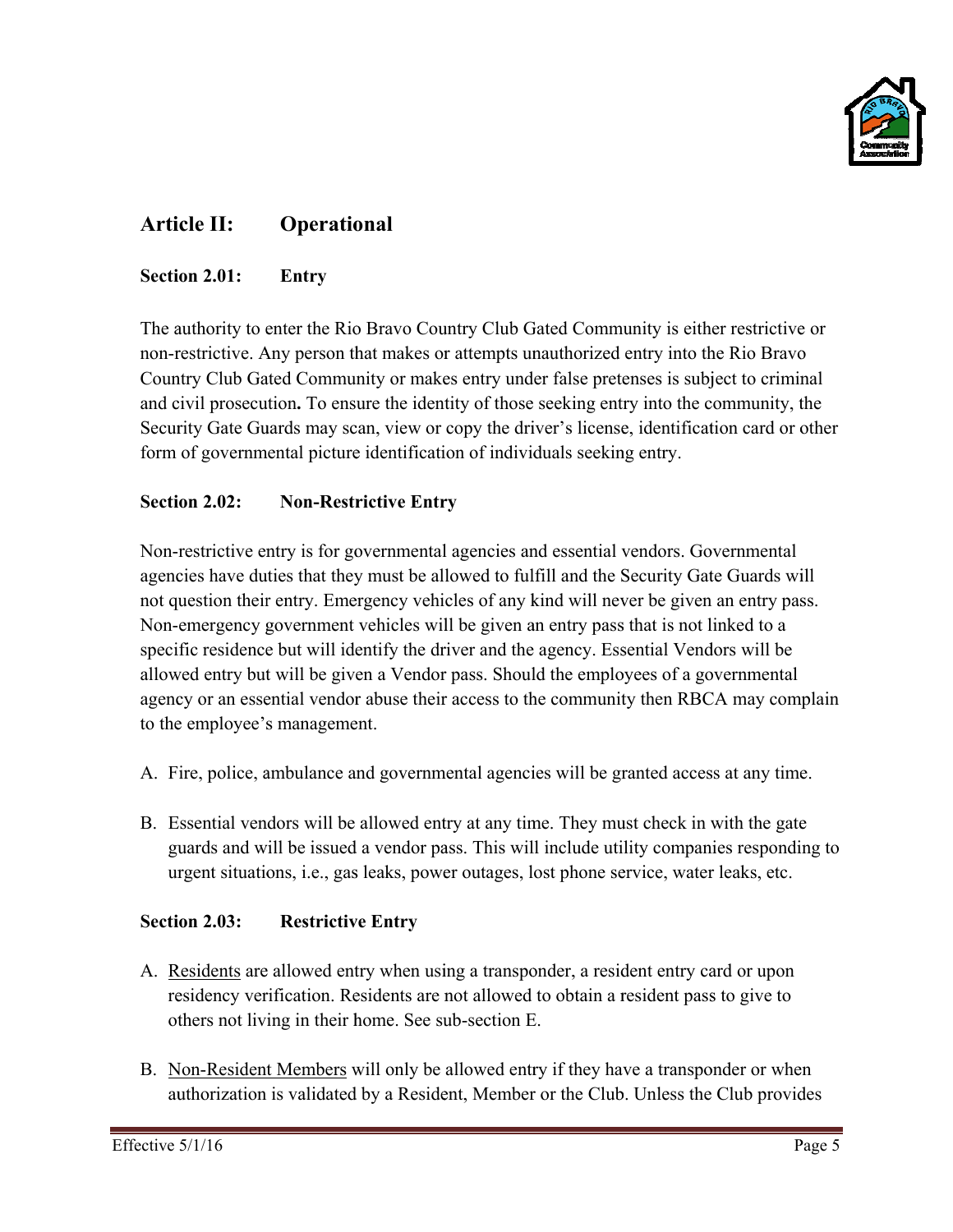

information to the contrary, Non-Resident Member without a transponder will not be permitted entry before 5:30 am or after 9:00 pm or on any days the Country Club is closed, and will be given a gate issued Members pass. Non-Resident Members with a information to the contrary, Non-Resident Member <u>without</u> a transponder will not be<br>permitted entry before 5:30 am or after 9:00 pm or on any days the Country Club is<br>closed, and will be given a gate issued Members pass. through the transponder lane during the time the Club is open as stated above. Non-Resident Members includes those with a Social Membership, however, to purchase a transponder will require them to properly identify themselves with a valid governmental identification that contains a photo of the individual.

- C. Vendors will be allowed when authorization is validated and must prominently display a Vendor's Pass in the lower left portion of the driver's side windshield. Vendors, once permitted access, are subject to random entry validation inspections, which will occur periodically from time to time. Vendor entry is not permitted before 6:00 a.m. or after 6:00 p.m., except for verifiable deliveries. A Vendor may not authorize additional visitors. This will include utility companies responding to routine matters, i.e., installations, disconnections, routine service, etc.
- D. Employees will be allowed entry when they present an employee entry card or until authorization is validated by the Club. Employees are subject to random entry validation inspections, which will occur periodically, from time to time. Employees must surrender their employee pass on demand. Employee entry is restricted to the operating hours of the Club as reflected in the monthly calendar issued by the Club. Unless the Club provides information to the contrary, Employee entry is not permitted before 5:30 a.m. or af fter 9:00 p.m m.
- E. Visitors will only be allowed entry when authorization is validated and must prominently display a Visitor's pass in the lower left portion of the driver's side windshield at all times. Visitors, once permitted access, are subject to random entry validation inspections, which will occur periodically from time to time.
- F. Government Agencies will be allowed entry at all times. Emergency vehicles of any kind will never be given an entry pass. Non-emergency government vehicles will be given an entry pass that is not linked to a specific residence but will identify the driver and the agency. Postal service will have Non-Restrictive Entry while under official capacity from 6:00 a.m. to 6:00 p.m. entry pass that is not linked to a specific residence but will identify the driver and the agency. Postal service will have Non-Restrictive Entry while under official capacity from 6:00 a.m. to 6:00 p.m.<br>G. <u>Real Estate Pr</u>
- They will be treated as Visitors subject to Restrictive Entry. Advanced Entry Authorization may be sought by the Resident for a limited period of time to facilitate Authorization may be sought by the Resident for a limited period of time to facilitate<br>home sales, home viewing or an open house. Homeowners must provide advanced entry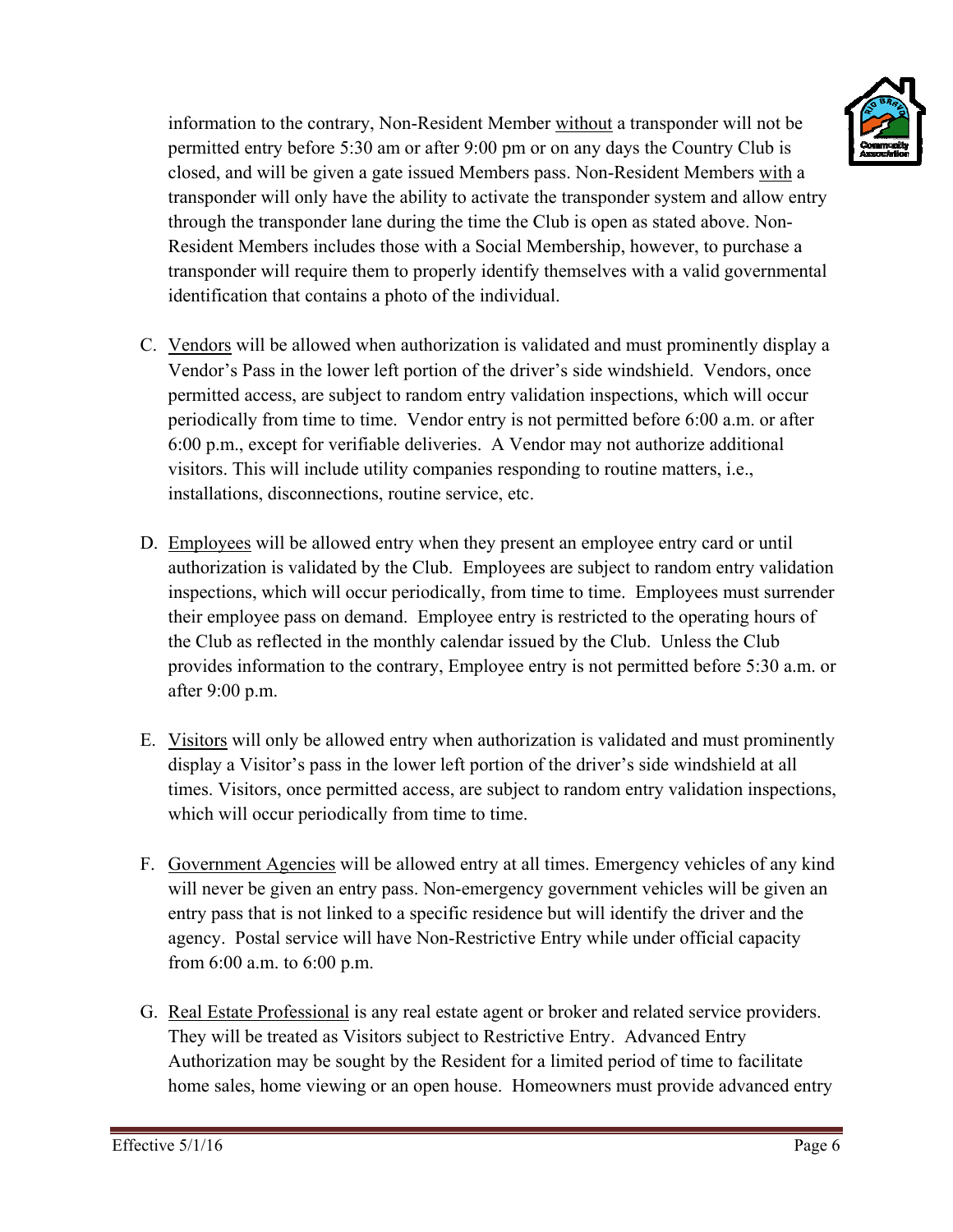

authorization through the gate guards or Dwelling Live. Real Estate Professionals cannot authorize their own Visitors but can communicate to the Security Gate Personnel events, such as Open Houses, to facilitate access to their anticipated Visitors. Prospective buyers will not be allowed entry unless they are accompanied by the Real Estate Professional, the Owner or are authorized by name through Dwelling Live. The only exception is an Open House previously arranged under an Advanced Entry Authorization. Signs or other advertising instruments are not allowed in any RBCA common areas.

- H. Process Servers and Private Investigators must be properly identified and licensed. This does not include employees of the Sheriff's Office Civil Division whom fall under Government Agency. Process Servers and Private Investigators will be allowed entry as a Visitor without notification to any person within the Rio Bravo Country Club Gated Community as required by law. A Process Server or Private Investigator must have a current driver's license or other identification. Additionally, there must be evidence of current registration as a process server issued by a county in California or of proper licensure as a private investigator issued by the State of California. The Summons must have an official stamp, signature, or other indicia of legitimacy. Whoever is driving into the Rio Bravo Country Club Gated Community must have a valid driver's license to be allowed entry with a vehicle. Guard personnel may not voluntarily accept service of process. Private individuals attempting to serve a process will not be allowed entry unless they fall within another authorized category in these Protocols.
- I. Construction Workers are contractors and their employees for construction work being conducted at a residence or within the community. Both the general contractor and the employees of the general contractor and sub contractors must be registered at the Security Gate as Vendors. The general contractor must provide these names in advance of their arrival. Employees of the general contractor or sub-contractors may not authorize their own entry or of others. Bakersfield Municipal Code section 9.22.0500 states that workers will not be allowed to work except from 6:00 am to 9:00 pm on weekdays or from 8:00 am to 9:00 pm on weekends. Construction Workers will be allowed entry after 5:45 am on weekdays and 7:45 am on weekends to allow for their arrival at their work-site.

# Section 2.04: **Security Gate Guard Unavailability**

The Security Gate Guards work at a fixed post for an eight hour shift without relief or replacement. At times they need to use the restroom facilities inside the guard shack. When that occurs they will post a sign advising those in the visitor entry lane of the delay. The Security Gate Guards are not authorized and will not leave the visitor lane gate arm in the open position during this time. The transponder lane will operate normally during this time.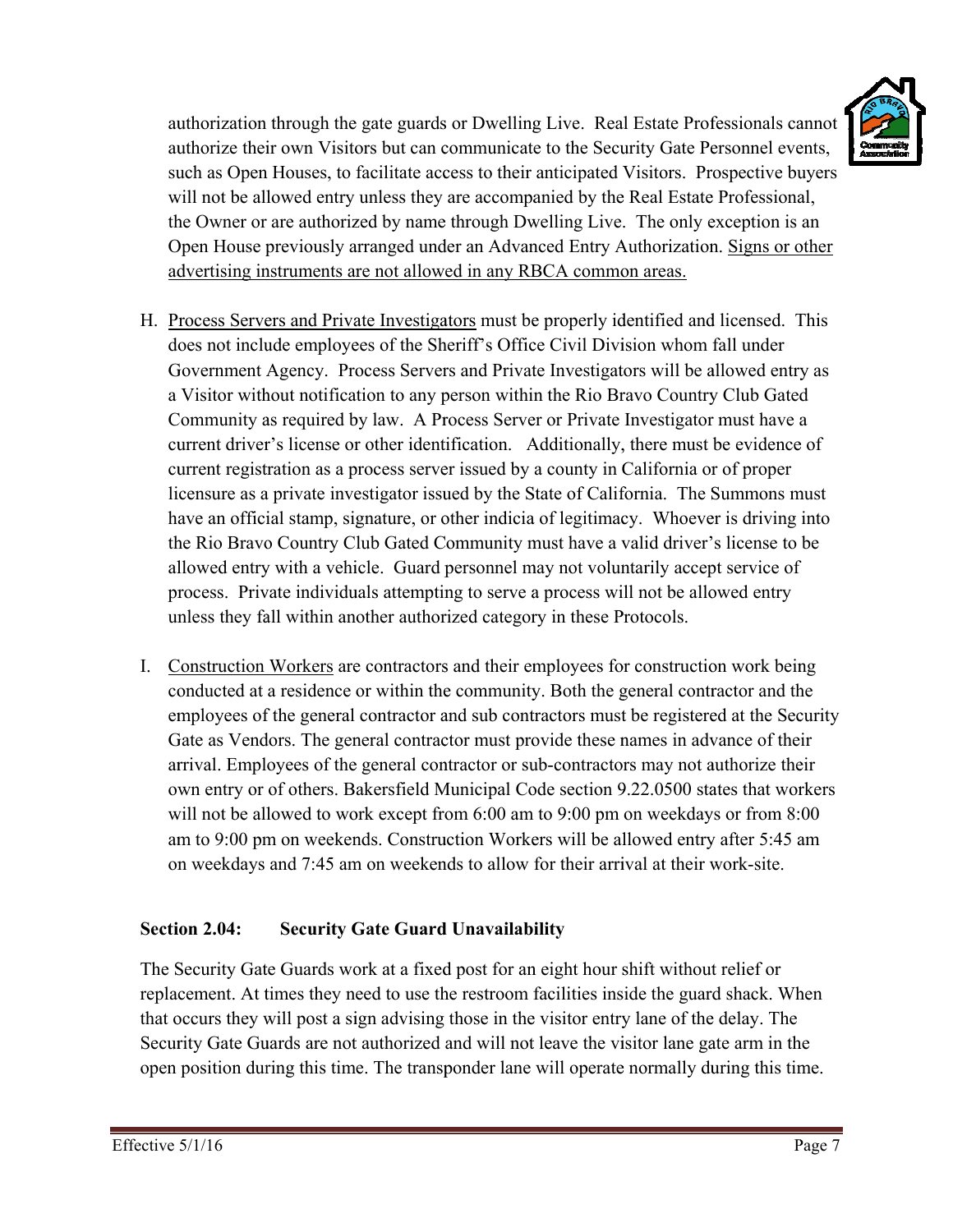

#### **Secti ion 2.05: Entry Signage**

Any person entering the Rio Bravo Country Club Gated Community must have a proper and current Visitor's Pass, Employee Pass or an active transponder. Any person found to be in non-compliance will be stopped, and if no authorization to enter is validated, that person will not be permitted to enter. If a person has gained access without an appropriate pass, or does not possess an appropriate pass, they will be asked to return to the Security Gate to register according the Protocols.

### **Section 2.06: Advanced Entry Authorization**

Residents and Non-Resident Members are encouraged to register their Visitors in advance of their arrival to minimize congestion at the Security Gate. The preferred manner to register Visitors is through the Dwelling Live system on the internet at www.rbcahoa.org under Security Gate Website. By phone, your Caller ID feature offered by the local phone service provider will help authenticate your call within the Rio Bravo Country Club Gated Community. If your call cannot be identified through Caller ID the security personnel will be required to ascertain your identity. This can be done with a verbal confirmation code listed for your home in the Dwelling Live system. All Visitors will be required to prominently display a Visitor's Pass at all times within the Rio Bravo Country Club Gated Community. In particular, the following will apply:

- A. Residents and the Club can designate a Visitor as Permanent, Temporary or on a Party List in their Dwelling Live account. It is recommended that your Dwelling Live account be reviewed and updated periodically. It is the obligation of a Resident to account be reviewed and updated periodically. It is the obligation of a Resident to<br>immediately make changes to their visitor list in the Dwelling Live account by doing so on-line or by notifying the security gate personnel of those changes.
- B. Members can designate a Visitor through the Club for a special event or to play golf up to two (2) weeks in advance. A Member's Visitor information is subject to validation with the Club at the time of the event or tee time before entry is permitted. The Club will provide tee time information every evening preceding the event date. It is the obligation of a Member to immediately notify the Club of changes to their Visitors to the Club. Members cannot add Visitors to be present in the Rio Bravo Country Club Gated Community unless the Member is also present at the time of the visit.
- C. Visitors of the Club can only be added by the Club for events such as weddings, golf tournaments, or other like events. A Visitor cannot authorize entry of another Visitor.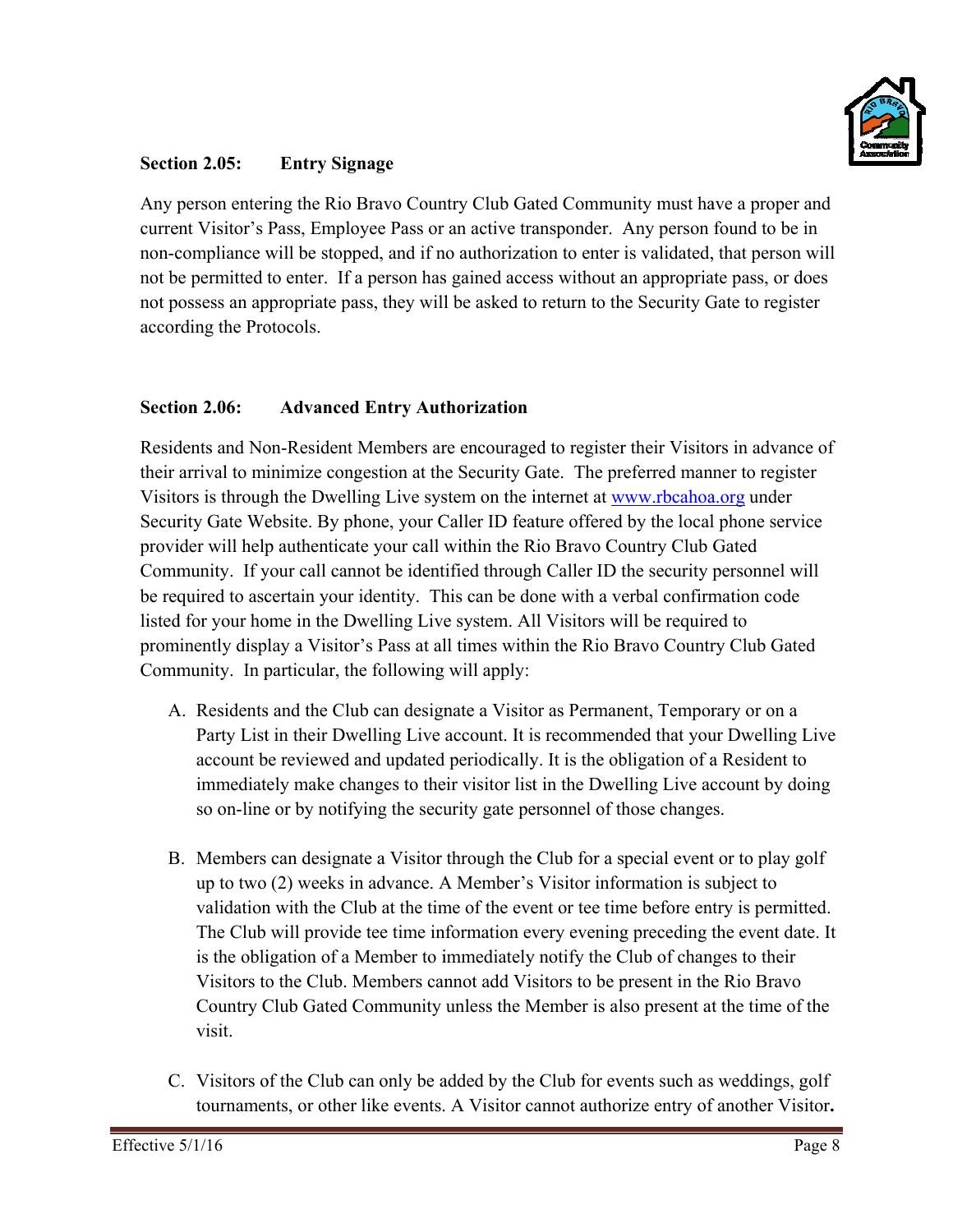

D. Residents holding a large event can either use the Party List tab on the Security Gate website to enter their guests for the event or provide a written list of guests to the Security Gate guards specifying the date and time of the event. Guards are not website to enter their guests for the event or provide a written list of guests to the<br>Security Gate guards specifying the date and time of the event. Guards are not<br>allowed to grant entry to event guests without entry of or on a written list. Absent the entry into a Party list or providing a written guest list the Security Gate Guards will call residents for authorization as outlined in Section 2.06. The Security Gate Guards are not authorized and will not accept a resident's request to allow entry based on a "let anybody in" authorization.

# **Section 2.07: Entry Authorization**

Security Gate Personnel will call Residents, Members, or the Club to validate entry authorization of Visitors as needed or required any time of the day or night. Only one phone call will be made to each of the prioritized contact phone numbers listed in authorization of Visitors as needed or required any time of the day or night. Only <u>one</u><br>phone call will be made to each of the prioritized contact phone numbers listed in<br>Dwelling Live for a Resident or Member. If there i then the Visitor will be turned away. No messages will be left. This is to ensure the visitor lane does not become clogged while excess phone calls are made.

# **Section 2.08: Current Contact Information**

All persons registered or entered into the Dwelling Live system or the records of RBCA are required to provide RBCA with any changes to their contact information in order to have current information to facilitate the orderly, safe, and efficient operation of the Security Gate. Resident information must be provided to RBCA. At times Resident information will be provided by the respective homeowner's association or other responsible party. Member information will be provided by the Club. For faster updating, Residents can update their information directly at www.rbcahoa.org or with the Security Gate Personnel.

# **Section 2.09: Entry Data**

When a Resident or the Club seeks to add a Visitor, or when Security Gate Guards are validating entry, the following information will be obtained:

A. Residents: Full name of Visitor, full name of authorizing Resident, residence address and phone (address and phone may not be requested if already established) and approximate duration of visit;